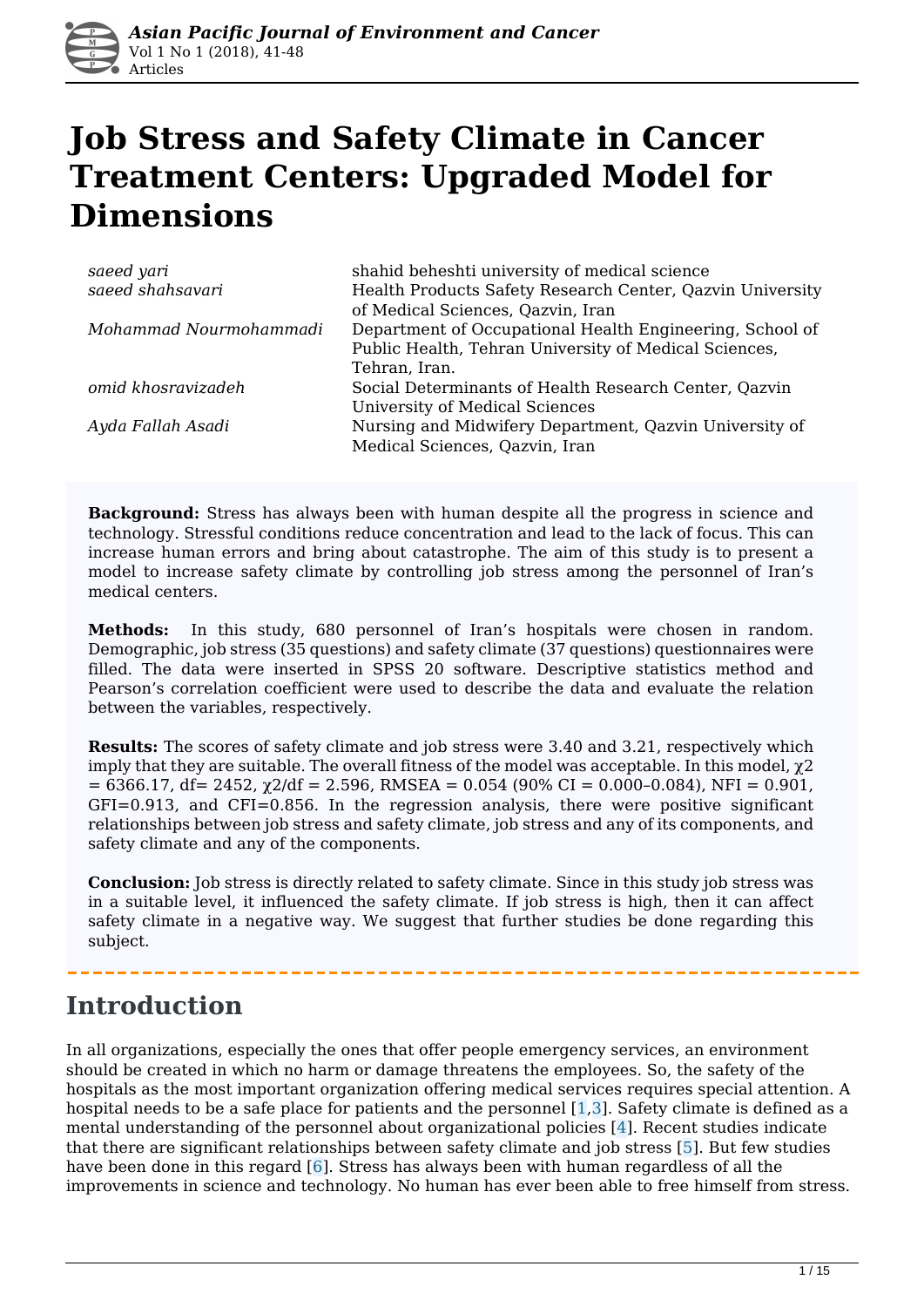Organizations also have paid much attention to studying, controlling and reducing the effects of tress in work places to improve the efficiency of the employees [7]. So far more that 100 thousand articles and books have been publish about stress control and management and countries devote over 3 percent of their budgets to prevent stress. These indicate the importance of stress.

### **Safety climate**

Safety climate is widely considered as a criterion for assessment of safety level in work places [8]. It presents an overall image of the safety situation of an organization [9]. Safety climate is multidimensional, but there is no consensus over the aspects of the safety climate [8, 10]. Safety climate is defined as the common image workers have in mind about policies, processes, actions, and priorities in workplace [11,12]. This was first measured by Zoher et al. [12]. It is a measurement of the current state of the organization and it is relatively unstable based on time and place and changes due to circumstances [13]. So, safety climate is highly under the influence of organizational and personal elements. It might affect safety behaviors of the personnel [14]. Researchers also found out that the attitude of the workers regarding safety makes them search for safer environments, which in turn reduces unsafe behaviors and consequently improves safety situation [15,16]. Safety climate is defined as a psychological fundamental procedure in which workers share the quality of workplace [17]. Safety climate indicated that at the moment safety policies are in action and it can have a direct effect on safety behaviors of the workers. It can also predict future events  $[18,19]$ . Many researches on the other hand indicate that there is a robust connection between job accidents and the elements related to safety behaviors like job stress [20, 21]. Stress is one of the subjects that need to be addressed in the area of safety management and organizational behavior [7].

### **Job stress**

Job stress is an important subject in the 21st century. It is proven to have effects on family, job and life quality [22]. If it not managed properly it affects the performance and health of the workers [10, 23]. Job stress can be defined as harmful physical and emotional reactions; they occur when work job circumstances are not compatible with capabilities, resources and the workers' needs [22]. On the other hand, the personnel in organizations, and especially medical ones experience a high level of stress and psychological tension [24]. Job stress influences the health of people especially in cognitive, psychological, physiological and behavioral aspects. Also, in highly stressful situations, concentration decreases and ignorance increases [25]. This increases human error and leads to accidents [17]. These accidents include all types of mistakes and accidents in the hospitals [25]. Teachers, medical personnel, nurses and social workers, and emergency services are among the most stressed workers  $\lceil 24 \rceil$ . Nurses experience higher stress in comparison with other jobs  $\lceil 25 \rceil$ , 27]. The American National Association of Safety and Hygiene placed nursing at the top of 40 most stressful professions [28]. It is reported that %93 of the nurses are under constant stressful situations [29]. So, they probably suffer from cognitive impairment that may lead to safety accidents for the patients [25]. According to NIOSH, stress and psychological disorders are among the 10 major job damages in the US [30]. Every year about 1.1 million people lose their lives because of job stress and stress-related illnesses [7]. According to recent studies, counts for 50 to 60 percent of the lost days [31]. The Safety and Hygiene Bureau states (2004) that stress-related cost of society in England is £3.7 billion annually and job stress cost is about £381 million annually [32]. Stress also can lead to other behaviors like smoking and drinking [26]. Stress occurs when a human body is in an environment that is under constant change. Such changes leave physical and emotional effects and may provoke positive or negative feelings [33]. Job stress may vary from little to much, based on design, organization, job management, and social structure of the workplace [34,35]. Stressful circumstances are divided into intra- and extra-organizational groups [29]. Though there is generally a negative image regarding stress in the mind of people, human needs a balanced degree of stress to be able to operate efficiently. Without stress, people do not tend to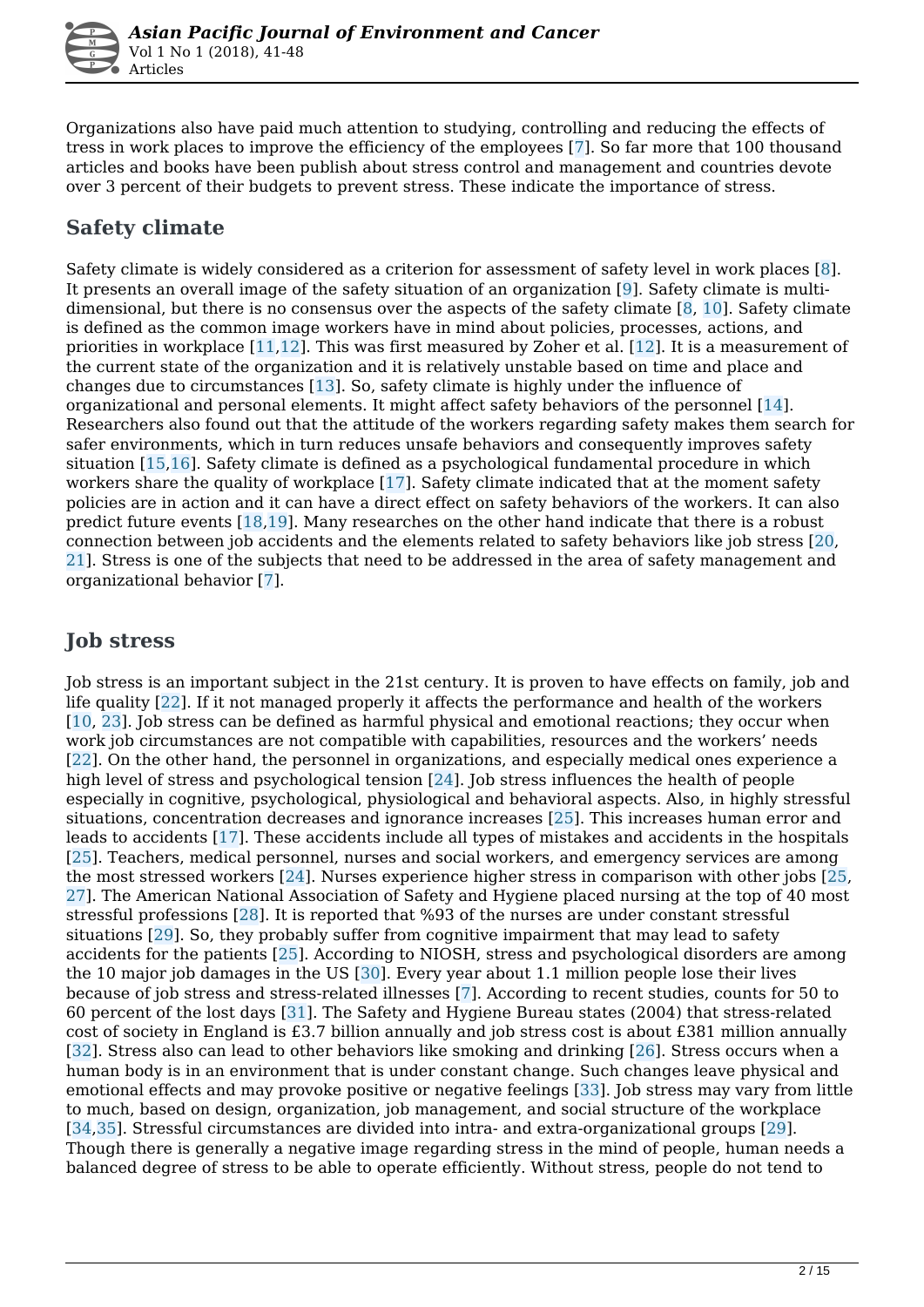

make any effort to do anything. Some scholars believe that life without stress equals death. But too much stress leads to disorders and lack of efficiency [36,37,38]. Yet, job stress and its costs can be prevented [39]. This paper intends to offer a model to increase safety climate by controlling job stress among the personnel of Iran's hospitals.

# **Materials and methods**

### **Design**

In this study, a descriptive analysis was performed on the personnel of Iran's hospitals. The main variables, here, job stress and safety climate; and personal and professional characteristics are considered as background variables.

#### **Data gathering tools**

Data gathering tools consisted of three questionnaires as follows:

 **A.Demographic information questionnaire:** This part consisted of 9 questions including age, gender, marital status, education, major, job title, experience in the field, experience in the unit, and salary.

 **B.Job stress questionnaire:** Job stress questionnaire included 35 questions, consisting of 5 alternative Likert scale (never, rarely, sometimes, often and always). Question scores indicate the measured amount for every item ranging from 1 to 5 in which 1 is unfavorable and 5 is the favorable state. This questionnaire includes 6 aspects of demand (8 questions), control (6 questions), support (9 questions), connection (4 questions), role (5 questions) and change (3 questions). Azad et al. studied the reliability and validity of the questionnaire for 749 military personnel of Iran. In their research the samples answered to HSE and GHQ questionnaire. Correlation coefficient of HSE and GHQ equaled r=-0.48. The results also indicate a strong correlation between the extracted elements from factor analysis and the aspects of the questionnaire. Validity of the questionnaire was 0.78 and .65 using Cronbach alpha and splitting methods. Finally, the questionnaire was proved to be a reliable and credible one for studying job stress [40].

 **C.Safety climate questionnaire:** This questionnaire consisted of 37 questions in form of Likert scale with 5 alternatives (quite disagree, disagree, no idea, agree and quite agree). Question scores indicate the measured amount for every item ranging from 1 to 5 in which 1 is unfavorable and 5 is the favorable state. This questionnaire includes 8 aspects of management commitment for safety and priority of safety matters (10 questions), the knowledge of the workers and following safety rules (7 questions), the attitude of the workers regarding safety (4 questions), cooperation of the workers and commitment to following safety (5 questions), safety of workplace (4 questions), priority of safety over products (2 questions), and neglecting dangers (2 questions). Zeidi et al. in a study through exploratory factor analysis showed that the 8 aspects of the questionnaire are able to explain 68.42 percent of the overall variance and Cronbach alpha coefficient for all the aspects and the whole of the tool was approved [41].

### **Sampling method**

The studied population here was all the personnel of Iran's hospitals. The logic here was selecting 10 sampled for every variable according to James Stevens' proposal. He assumes that 10 to 15 items are required for each predictor variable, multiple regression analysis with the standard method of the least standard squares, as well as verifiable factor analysis models and structural equations [42,43]. Based on this 720 people were selected according to simple random sampling.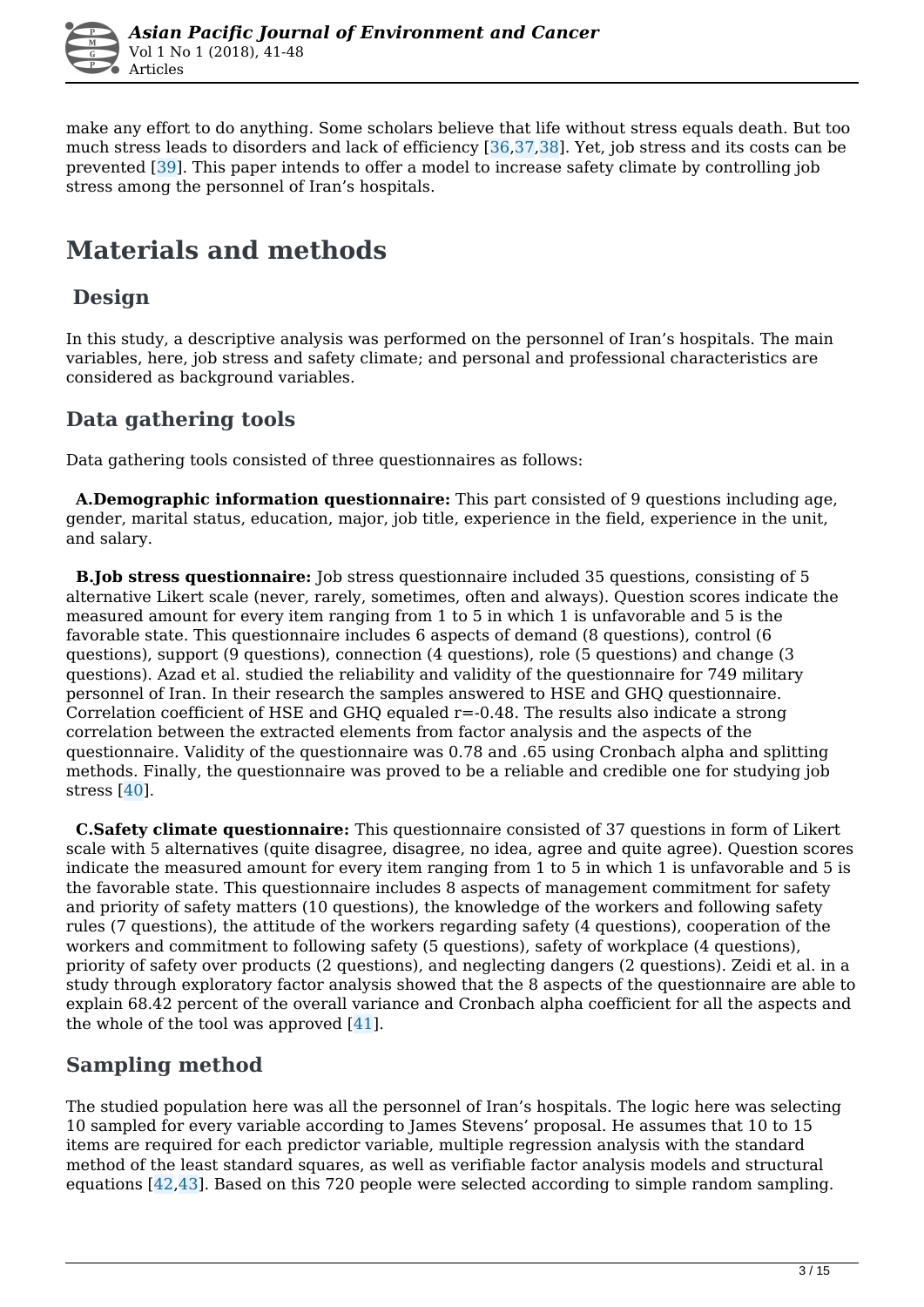

Finally, 680 questionnaires were filled and analyzed.

### **Data gathering method**

The criteria for the participants entering the research were being volunteers and honesty. Then, they were assured that their answers were confidential and the data would be collected, evaluated and reported regardless of the names. Data gathering method was interview by the research team.

#### **Conceptual Model**

The aim of this study was evaluating the interaction between job stress and safety climate in Iran's hospitals. This model allows to study outside hidden variables (independent) and inside hidden variable simultaneously. The primary model and conceptual models are presented in (Fig. 1).

Fig. 1 Conceptual model between job stress and safety climate.

#### **Data analysis**

The gathered data were entered into SPSS 20 software. Descriptive statistics method was used to describe them. Also, Pearson's correlation coefficient was used to evaluate the relation between the variables. Structural Equation Modeling, which is a type of multivariate analysis, was used to evaluate the relation between job stress and safety climate  $\overline{3}$ . Structural equations model was created using AMOS 22 software. The fitness of the model was controlled by  $\gamma$ 2 and the root mean squares estimated error (RMSEA) was evaluated. The amount of  $\chi$ 2 ration to a degree of freedom smaller than 3 ( $\chi$ 2/df < 3) was chosen as a criterion to fit the model. RMSEA < 0.08 was another criterion for the fitness of rhea model. Also, goodness of fit index (GFI), Comparative fit index, and normal fit index (NFI) were used.

### **Ethical considerations**

Participants were informed about the nature of the study and were guaranteed confidentiality and anonymous presentation of the results. They were informed that their participation was voluntary, that they could withdraw from the study at any time. Written informed consent was obtained from all participants, to maintain anonymity and confidentiality during the entire process each consent was marked with a unique digit for each participant and the unique digit were kept during all stages of the research process.

### **Results**

#### **Sample characteristics**

In the current study, among the 680 of the participants 422 were men (%62), 258 were women (%38), 145 (%21.3) were single, 535 (%78.7) were married, 104 (%15.3) worked in the operation room, 104 (%15.3) were anesthesiologists, 314 (%46) were nurses, and 158 (%24) had other positions. Also, majority of the participants (%24) aged 31- 35 and had %26.7 had 6-10 years of professional experience.

| <b>Variable</b>           | Group       | Frequency | Percentage | Variable | Group                  | Frequency | Percentage |
|---------------------------|-------------|-----------|------------|----------|------------------------|-----------|------------|
| <b>Sex</b>                | Male        | 422       | 62         | Age      | Under 30               | 150       | 22         |
|                           | lFemale     | 258       | 38         |          | Between 31<br>land 35  | 163       | 24         |
| <b>Work</b><br>experience | Less than 5 | 177       | 26         |          | Between 36<br>and $40$ | 122       | 18         |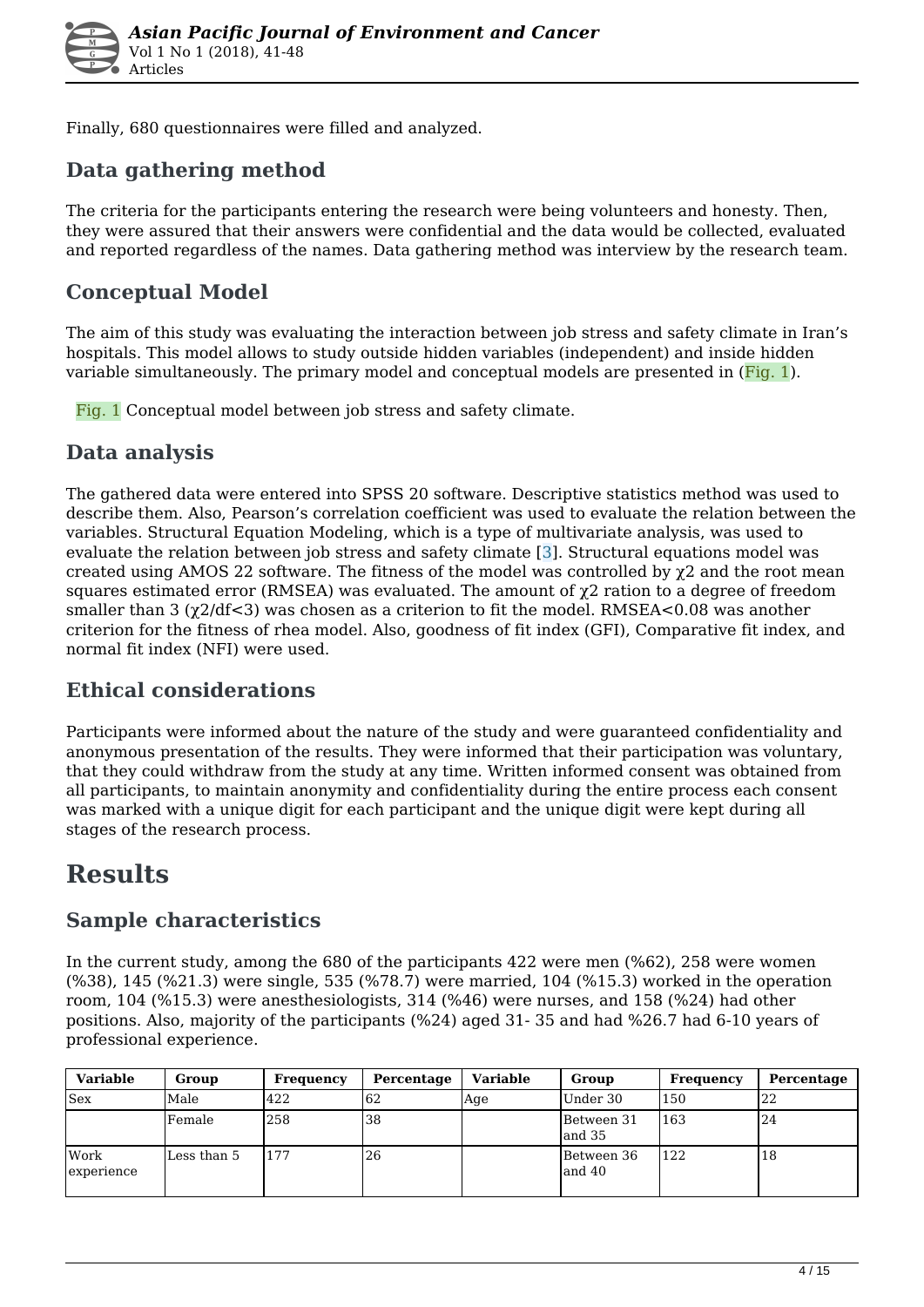|                | Between 6 and 182<br>10 |     | 26.7 |           | Between 41<br>land 45 | 82  | 12   |
|----------------|-------------------------|-----|------|-----------|-----------------------|-----|------|
|                | Between 11<br>land 15   | 186 | 12.7 |           | Between 46<br>land 50 | 186 | 12.7 |
|                | Between 16<br>land 20   | 100 | 14.7 |           | Above 50              | 77  | 11.3 |
|                | Between 21<br>land 25   | 72  | 10.7 | Positions | Operating<br>room     | 104 | 15.3 |
|                | Between 26<br>land 30   | I50 | 7.3  |           | Anesthesia            | 104 | 15.3 |
|                | Above 30                | 13  |      |           | Nursing               | 314 | 46   |
| marital status | Single                  | 145 | 21.3 |           | <b>Others</b>         | 158 | 23.3 |
|                | Marride                 | 535 | 78.7 |           |                       |     |      |

**Tab.** *1 Demographic properties of participants* 

### **Correlation coefficient**

Pearson's correlation coefficient for the measured variables is presented in tab. 2 Job stress is directly related to the components of job stress (demand, control, support, communication, role, and change). Also, safety climate is directly related to the components of the safety climate (commitment, knowledge, attitude, participation, environmental safety, personal readiness, priorities, and ignorance). The mean of demand, control, support, communication, role and change, commitment, knowledge, attitude, participation, environmental safety, individual readiness, priority and ignore were 2.93, 3.16, 3.39, 2.59, 3.84, 3.25, 3.33, 3.67, 3.90, 3.65, 3.50, 2.77, 2.82, and 290 respectively. Also, the average safety climate and job stress were 3.40 and 3.21 respectively, both of which are appropriate.

In this study, gender ( $p<0.001$ ), marital statues ( $p=0.037$ ), education ( $p=0.008$ ), position  $(p=0.005)$ , job experience (p=0.045), work experience in the unit (p=0.028), and salary (p=0.031) were all significant in job stress. Also, gender  $(p=0.003)$ , education  $(p=0.007)$ , and position (p=0.042) were significant in safety climate.

|                      |      | <b>SD</b> | $\mathbf{1}$ | $\overline{2}$ | 3         | $\bf{4}$                                                                                          | 5         | 6         | 7 | 8 | 9 | 10 | 11 | 12 | 13 | 14 | 15 | 16 |
|----------------------|------|-----------|--------------|----------------|-----------|---------------------------------------------------------------------------------------------------|-----------|-----------|---|---|---|----|----|----|----|----|----|----|
|                      | Mea  |           |              |                |           |                                                                                                   |           |           |   |   |   |    |    |    |    |    |    |    |
|                      | In   |           |              |                |           |                                                                                                   |           |           |   |   |   |    |    |    |    |    |    |    |
| 1. $\mathbf{D}$ 2.93 |      | .61       | l1           |                |           |                                                                                                   |           |           |   |   |   |    |    |    |    |    |    |    |
| ema<br> nd           |      |           |              |                |           |                                                                                                   |           |           |   |   |   |    |    |    |    |    |    |    |
| 2. $C$ 3.16          |      | .59       | $.605* 1$    |                |           |                                                                                                   |           |           |   |   |   |    |    |    |    |    |    |    |
| ontr<br>ol           |      |           | $\ast$       |                |           |                                                                                                   |           |           |   |   |   |    |    |    |    |    |    |    |
| 3. $S$ 3.39          |      | .70       | $.627*$      | $.618* 1$      |           |                                                                                                   |           |           |   |   |   |    |    |    |    |    |    |    |
| uppo <br>rt          |      |           | $\ast$       |                |           |                                                                                                   |           |           |   |   |   |    |    |    |    |    |    |    |
| 4. R $ 2.59$         |      | .84       | $.575*$      | $.682*$        | $.625* 1$ |                                                                                                   |           |           |   |   |   |    |    |    |    |    |    |    |
| elati<br>lonsh       |      |           | $\ast$       |                |           |                                                                                                   |           |           |   |   |   |    |    |    |    |    |    |    |
| ip                   |      |           |              |                |           |                                                                                                   |           |           |   |   |   |    |    |    |    |    |    |    |
| 5.                   | 3.84 | 08.       | $.612*$      |                |           | $.678*$ .683*.453*.1                                                                              |           |           |   |   |   |    |    |    |    |    |    |    |
| Role                 |      |           | ∗            | $\ast$         | $\ast$    | $\ast$                                                                                            |           |           |   |   |   |    |    |    |    |    |    |    |
| 6. $C$ 3.25          |      | .78       |              |                |           | $.628*$ $.676*$ $.621*$ $.561*$                                                                   | $.664* 1$ |           |   |   |   |    |    |    |    |    |    |    |
| hang<br>le.          |      |           | ∣∗⊧          |                |           |                                                                                                   | ∗         |           |   |   |   |    |    |    |    |    |    |    |
| 7. $C$ 3.33          |      | .63       |              |                |           | $.632*$ $.519*$ $.615*$ $.546*$                                                                   | $.670*$   | $.637*$ 1 |   |   |   |    |    |    |    |    |    |    |
| omm                  |      |           | $\ast$       |                |           | ж                                                                                                 |           |           |   |   |   |    |    |    |    |    |    |    |
| itme                 |      |           |              |                |           |                                                                                                   |           |           |   |   |   |    |    |    |    |    |    |    |
| nt                   |      |           |              |                |           |                                                                                                   |           |           |   |   |   |    |    |    |    |    |    |    |
| 8. $K$ 3.67          |      | .68       |              |                |           | .629* $\left[ .607*\right] .697*\left[ .509*\right] .540*\left[ .665*\right] .683*\left[1\right]$ |           |           |   |   |   |    |    |    |    |    |    |    |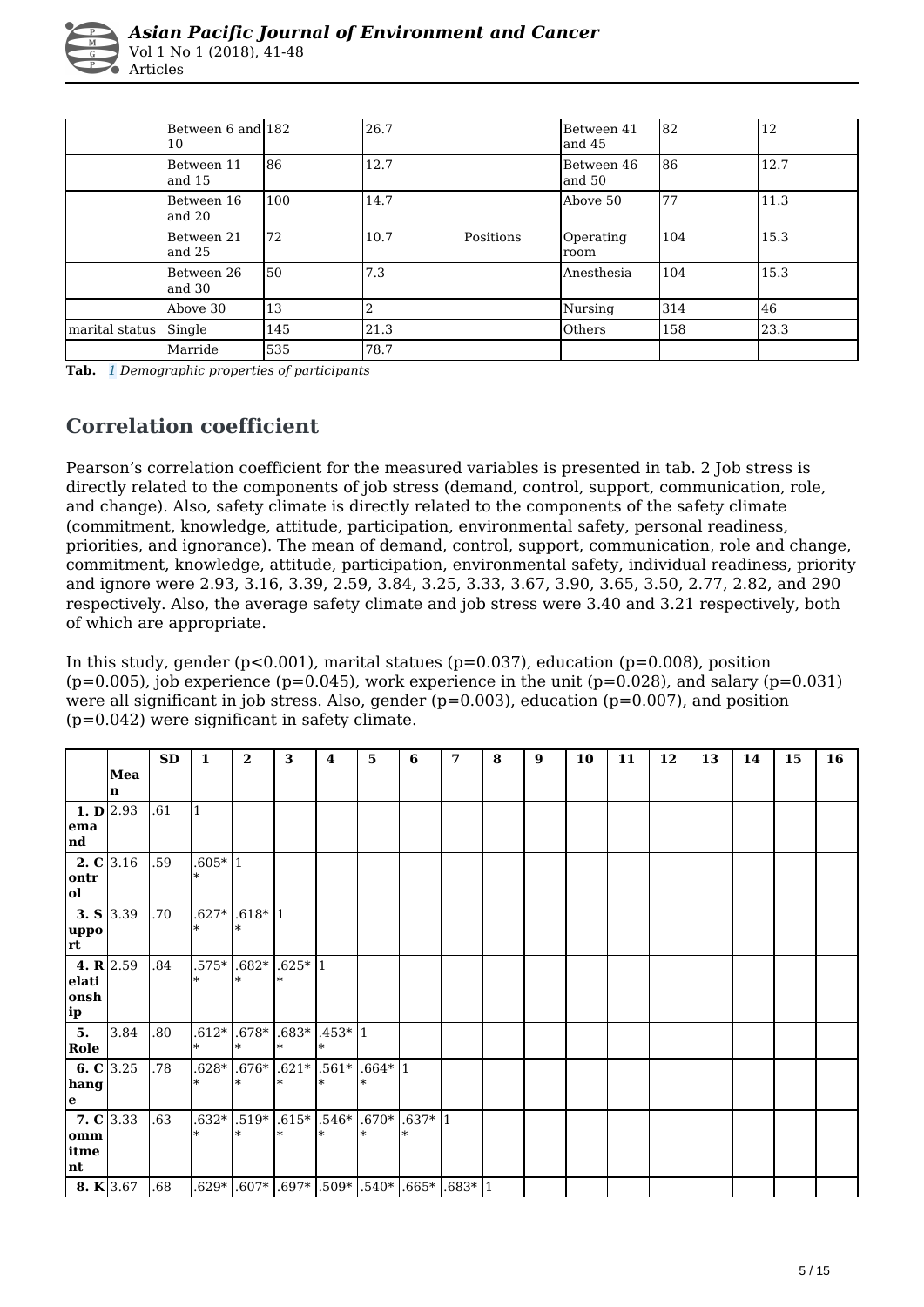| M  |  |
|----|--|
| G. |  |
|    |  |

Vol 1 No 1 (2018), 41-48 Articles

| nowl<br>edge                                                                                          |     | I∗           | $\ast$                                                                        | $\ast$ |    | $\ast$ | l*                | ∣∗                |                                                                     |                      |                   |                     |                     |                     |                       |  |
|-------------------------------------------------------------------------------------------------------|-----|--------------|-------------------------------------------------------------------------------|--------|----|--------|-------------------|-------------------|---------------------------------------------------------------------|----------------------|-------------------|---------------------|---------------------|---------------------|-----------------------|--|
| 9. A 3.90<br>ttitu<br>de                                                                              | .86 | l∗           |                                                                               |        |    | $\ast$ | $\ast$            |                   | $.466*$ $.505*$ $.534*$ $.308*$ $.667*$ $.608*$ $.564*$ $.545*$ $1$ |                      |                   |                     |                     |                     |                       |  |
| 10. 3.65<br>Part<br>ners<br>hip                                                                       | .67 | l∗           | $.613*$ $.654*$ $.646*$ $.458*$ $.652*$<br>$\ast$                             |        | l∗ | $\ast$ | $.583*$<br>$\ast$ | $.651*$<br>$\ast$ | $.630*$ $.648*$  1<br>$\ast$                                        | I∗                   |                   |                     |                     |                     |                       |  |
| 11. 3.50<br><b>Safet</b><br>$\mathbf y$ at<br>work                                                    | .82 | $\ast$       | .556* .563* .540* .423* .491* .465* .527*<br>$\ast$                           |        |    | $\ast$ | $\ast$            | ∣∗                | $.551*$<br>$\ast$                                                   | .498*<br>$\ast$      | $.668* 1$         |                     |                     |                     |                       |  |
| 12. 2.77<br><b>Read</b><br>iness                                                                      | .74 | l∗           | $.639*$ $.694*$ $.572*$ $.619*$ $.439*$ $.469*$ $.499*$<br>$\ast$             |        | l* | $\ast$ | $\ast$            | $\ast$            | .490*<br>$\ast$                                                     | $.320*$<br>$\ast$    | $.534*$           | $.600*$ 1<br>$\ast$ |                     |                     |                       |  |
| 13. $2.\overline{82}$<br>Prior<br>ity                                                                 | .89 | $.685*$<br>∗ | $\ast$                                                                        |        |    | $\ast$ | $\ast$            | ∣∗                | $.664*$ $.541*$ $.573*$ $.428*$ $.458*$ $.457*$ $.476*$  <br>$\ast$ | $.350*$<br>$\ast$    | .485*             | .539*<br>$\ast$     | $.661*11$<br>∣∗     |                     |                       |  |
| 14. 2.90<br>Igno<br> re                                                                               | .81 | l*           | $.621*$ , $.565*$ , $.498*$ , $.496*$ , $.378*$ , $.393*$ , $.427*$<br>$\ast$ |        | l∗ | $\ast$ | I∗                | $\ast$            | $.442*$<br>$\ast$                                                   | $.386*$<br>$\ast$    | $.496*$<br>∗      | $.547*$<br>$\ast$   | $.602*$<br>l*       | $.664* 1$<br>$\ast$ |                       |  |
| 15. $ 3.40$<br><b>Safet</b><br>y cli<br>mate                                                          | .41 |              | .572* .618* .381* .622* .377* .712* .872*<br>$\ast$                           |        |    | $\ast$ | $\ast$            | ∗                 | $\ast$                                                              | $.695*$ .744*<br>$*$ | $.640*$<br>∗      | $\ast$              | $.537*$ .621*<br>l* | $\ast$              | $.676*$ $.657*$  1    |  |
| 16. 3.21<br>Job S<br>tress                                                                            | .38 | l*           | $.605*$ $.421*$ $.609*$ $.692*$ $.485*$ $.390*$ $.463*$<br>$\ast$             |        |    | $\ast$ | $\ast$            | ∗                 | $.681*$<br>$\ast$                                                   | .588*<br>$\ast$      | $.605*$<br>$\ast$ |                     | $.599*$ .604*<br>∗  | $\ast$              | $.665*$ .590* .675* 1 |  |
| $**$ . C<br>orrel<br>ation<br>is sig<br>nifica<br>nt at<br>the<br>0.01<br>level<br>$(2-tai)$<br>led). |     |              |                                                                               |        |    |        |                   |                   |                                                                     |                      |                   |                     |                     |                     |                       |  |

**Tab.** *2 Correlation Coefficient between Structural Equation Model Parameters* 

#### **Structural equation modeling**

 Fig. 2 shows the coefficients of the standard estimation of the structural equation model. All paths are at a significant level. However, according to the values obtained for fitting indexes in Tab. 3: χ2/df, GFI, CFI and NFI are not within the defined range. Therefore, it was concluded that fitting the model obtained at this stage does not indicate a good fit. So, the model was corrected for a better fitting. These modifications were implemented in the proposed model and the results of the fitting indexes improved (Fig. 3). Finally, the overall fitting of the model was acceptable. In this model:  $\gamma$ 2 = 6366.17, df = 2452,  $\gamma$ 2/df = 2.596, RMSEA = 0.054 (90% CI = 0.000-0.084), NFI = 0.901, GFI=0.913, and CFI=0.856.

| Index       | Limit           | conceptual model | proposed model |
|-------------|-----------------|------------------|----------------|
| $\chi$ 2/df | Less than 3     | 3.402            | 2.596          |
| <b>GFI</b>  | Higher than 9.0 | .827             | 0.913          |
|             | Less than 08/0  | .09              | 0.054          |
| <b>CFI</b>  | Higher than 9.0 | .827             | 0.875          |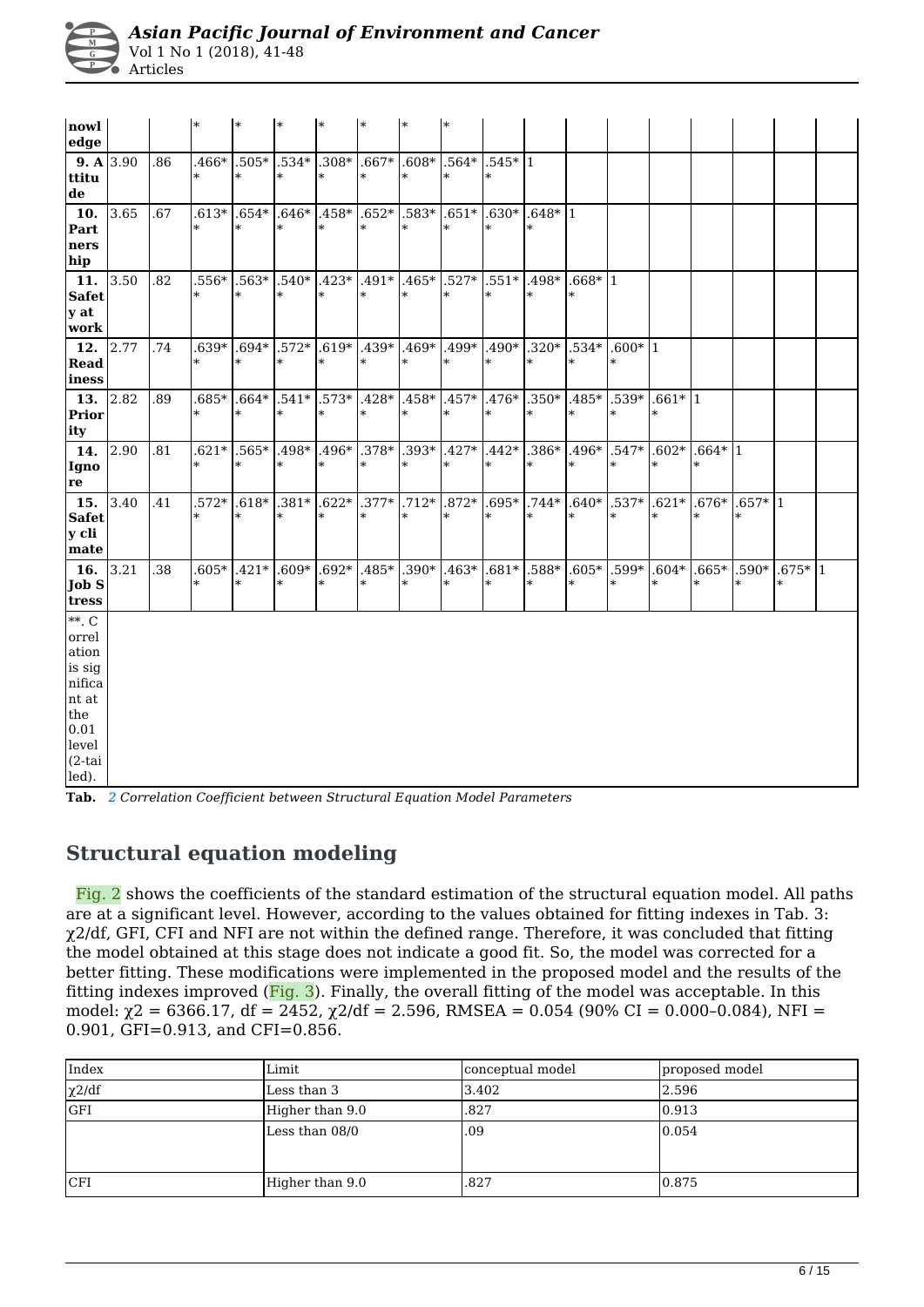Vol 1 No 1 (2018), 41-48 Articles

| $T_2$ k |        |     |       |
|---------|--------|-----|-------|
| NFI     | ັບ ∙ັບ | 861 | 0.901 |

**Tab.** *3 Comparison of fitness indices in conceptual model and proposed model* 

In the regression analysis, job stress with safety climate, job stress with any of its components and safety climate with any of its components had significant relationships (Tab. 4).

 Fig. 2 shows the relationship between the components of the structural equations model. Job stress can be directly related to safety climate  $(\beta = 0.933, p < 0.001)$ . It is also directly related to demand (β=0.899, p<0.001), control (β=0.972, p<0.001), support (β=0.923, p<0.001), communications ( $β=0.740$ ,  $p<0.001$ ), and role ( $β=0.825$ ,  $p<0.001$ ). Also, safety climate is directly related to commitment (β=0.819, p<0.001), knowledge (β=0.893, p<0.001), attitude (β=0.697, p<0.001), cooperation (β=0.867, p<0.001), safety of the environment (β=0.850, p<0.001), personal readiness ( $β=0.853$ ,  $p<0.001$ ), and priority ( $β=0.866$ ,  $p<0.001$ ).

Fig. 2 The paths between the components in the proposed model

Fig. 3 The paths between the components in the final model

Also, according to the structural equation model, standard and non-standard coefficients of the final model and the significance level between variables and factors affecting it are presented in the following table.

|                                                                           |               |                                 | <b>Standardized Nonstandard</b><br><b>Estimate</b> | ized<br><b>Estimate</b> | <b>SE</b> | CR     | <b>P-value</b> |
|---------------------------------------------------------------------------|---------------|---------------------------------|----------------------------------------------------|-------------------------|-----------|--------|----------------|
| <b>Job Stress</b>                                                         | $\leftarrow$  | <b>Safety</b><br><b>Climate</b> | .933                                               | .500                    | .043      | 11.618 | $***$          |
| Control                                                                   | $\rightarrow$ | <b>Job Stress</b>               | .972                                               | 1.261                   | 073       | 17.273 | $***$          |
| <b>Relationship</b><br>ls                                                 | $\rightarrow$ | <b>Job Stress</b>               | .740                                               | 1.015                   | .068      | 14.984 | ***            |
| Role                                                                      | $\rightarrow$ | <b>Job Stress</b>               | .825                                               | 1.064                   | .069      | 15.311 | $***$          |
| Knowladge                                                                 | --->          | <b>Safety</b><br><b>Climate</b> | .893                                               | .936                    | .063      | 14.955 | ***            |
| <b>Attitude</b>                                                           | $\rightarrow$ | <b>Safety</b><br><b>Climate</b> | .697                                               | .826                    | .058      | 14.347 | $***$          |
| Priority                                                                  | $-2$          | <b>Safety</b><br><b>Climate</b> | .866                                               | .964                    | 065       | 14.870 | ***            |
| Change                                                                    | --->          | <b>Job Stress</b>               | .890                                               | 1.000                   |           |        |                |
| <b>Demand</b>                                                             | $\rightarrow$ | <b>Job Stress</b>               | .899                                               | .903                    | .060      | 15.012 | ***            |
| <b>Commitment</b>                                                         | --->          | <b>Safety</b><br><b>Climate</b> | .819                                               | .613                    | .049      | 12.620 | $***$          |
| <b>Support</b>                                                            | --->          | <b>Job Stress</b>               | .923                                               | 1.017                   | .065      | 15.709 | ***            |
| <b>Avoid</b>                                                              | --->          | <b>Safety</b><br><b>Climate</b> | .836                                               | 1.000                   |           |        |                |
| <b>Readiness</b>                                                          | --->          | <b>Safety</b><br><b>Climate</b> | .853                                               | .741                    | .056      | 13.283 | $***$          |
| Safety at<br>Work                                                         | --->          | <b>Safety</b><br><b>Climate</b> | .850                                               | .764                    | .055      | 13.789 | ***            |
| Participation                                                             | $-2$          | <b>Safety</b><br><b>Climate</b> | .867                                               | .655                    | .051      | 12.762 | $***$          |
| ***<br>Correlation is<br>significant at<br>the 0.001 level<br>(2-tailed). |               |                                 |                                                    |                         |           |        |                |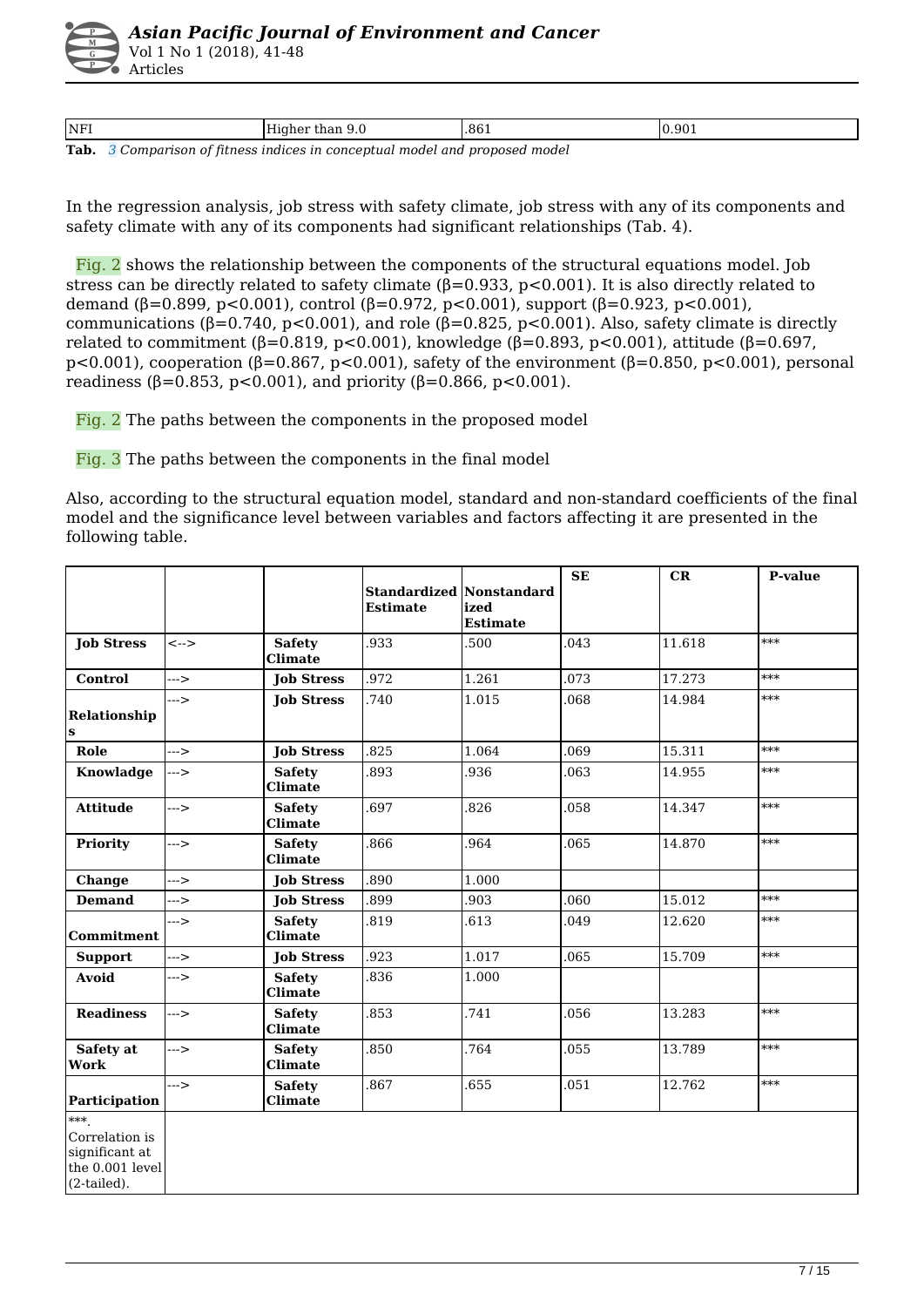

**Tab.** *4 Regression weights in the parameters of the structural equation model in the final model* 

# **Discussion**

In a study conducted by Chen et al., it was found out that promoting a positive safety climate and creating educational programs could improve the safety performance of an organization due to improved mental health of employees, especially after traumas [10]. Park et al. found out that safety accidents of the patients are under the influence of job transfer, cognitive impairment and job stress. They also suggest that reduction in job instability and a definition of job limits is required for the patients' safety [25]. In a study done by Zarei et al. in medical organizations of Iran they concluded that there is a significant relationship between safety climate, unit type, job satisfaction, job interests, and stress. The results of structural equation modeling support a negative correlation between job burnout and safety climate [44]. In this paper we concluded that the variables of gender, marital status, education, position, job title, work experience in the unit and salary had significant effects on job stress. Also, the variables of gender, education and position had significant effects on safety climate. In a study about the relationship between safety culture and occupational stress, Zamanian using independent t-test showed that there was a significant and negative relationship between these two variables [7]. Avram regards job satisfaction as a minor mediator between safety climate and organizational trust  $[45]$ . Elshaer et al., in a study about occupational stress and burnout syndrome among health care workers, express that since there is a high stress and burnout among health care workers, more support is needed in this regard [24]. Hoboubi in a study calls for of corrective actions for shift jobs. He states that supervisor needs to offer support for job stress reduction and job satisfaction and productivity increase [35]. Kim addresses the importance of safety climate and psychological elements like job stress of the workers [17]. Yau's findings indicate that nurses have a relatively high level of stress, and "work environment and resources" and "workload and time" are known as stressors [46]. Dollard states that the safety climate can reduce job stress as an organizational feature and a proper climate enables the personnel to do their job [47]. Su states that hospital managers can help reduce workrelated stress and improve the flexibility of tension among the nurses [48]. A study by Berland shows that the demand of a work environment with less control and social support from the colleagues increases stress, which can often affect patient safety [49]. Unlike the previous studies, the stress level among the staff working in hospitals in Iran was at an acceptable level. Job stress had a significant and positive relationship with the safety climate. In a study conducted by Idris et al. with the aim of a conceptual differentiation and its impact on occupational and mental health demand among Australian and Malaysian communities, it was found that the level of cognitive safety climate was significantly lower than the physical safety climate in both countries. This is an evidence of global lack of attention to mental health in working environments [39]. Understanding the professional perceptions of the patient's immediate safety climate in emergency service can help improve healthcare, reduce side effects and improve patient care through assessment of safety culture [50]. Mosadeghrad found out that organizational policy has strong bonds with job stress of the personnel. So, policies and hospital strategies need to change for the stress to decrease [51]. McLinton presents three methods used by managers and policymakers that can reduce social and psychological risks and bring about positive changes to the safety climate [52]. In a study by Ray et al. with the aim of employment arrangements, occupational stress and quality of life related to health they concluded employment arrangement played as an important predictor of occupational stress. Compared to stress-free individuals, people affected by employment arrangement have more unhealthy days or more activity restrictions [53]. MohammadFam believes that for the adjustment or removal of identified factors effective in creating stress and reducing unsafe actions, investments and stress management programs are needed [54]. Clarke argued that psychological depression has important impacts on safety outcomes, such as accidents and injuries [55]. Siu concluded that the tension in Western culture is not only about the West, but it seems to be a global problem [56]. Several other studies have strongly supported the links between worker safety and occupational stress and safety behaviors [57].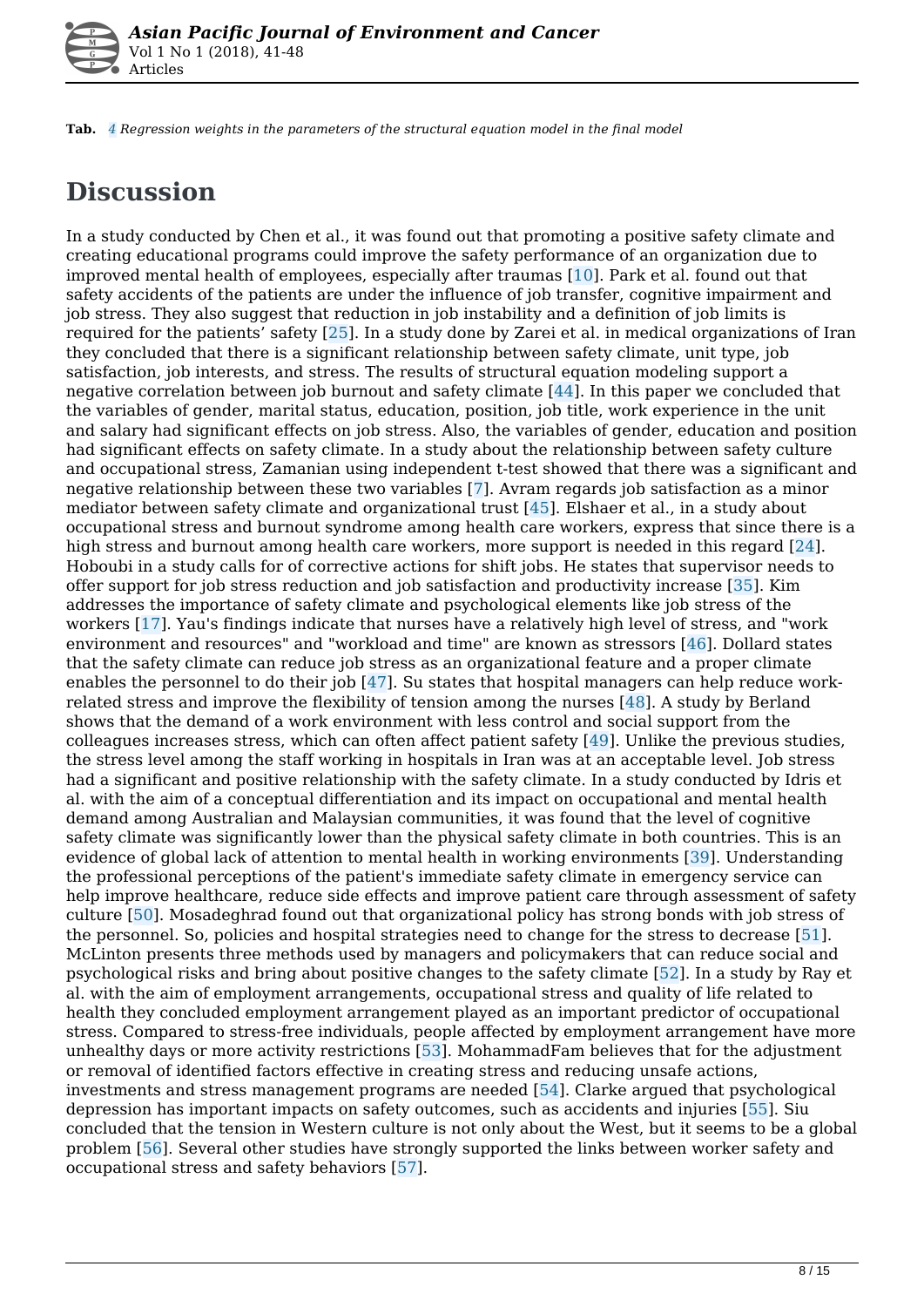

### **Conclusion**

According to previous studies, in order to perform optimal activities, humans need a decent level of stress because without stress people do not make the necessary effort to do things. According to some scientists, life without stress equals death [36,37,38]. In this study, due to the fact that stress is favorable, it has increased the safety climate for the hospital staff. However, excessive stress, leads to impairment in performance and reduction of staff productivity. In the high stress societies, the relationship between occupational stress and safety climate can be significant and negatively affected. An increased stress can lead to a reduction in the safety climate. So, more research is needed in this area.

### **Suggestions**

A.One of the factors that may affect the results of this study is the sampling of all the staff working in the hospital. It is recommended that in future, studies focus on high stress societies, such as nurses.

B.Considering that with an increase in the level of awareness job stress decreases, it is recommended that hospital managers make appropriate training in problem solving and stress management.

C.To improve the level of patient safety in a hospital, job stress needs to be controlled and the climate and culture of safety should increase.

### **Conflicts of interest**

All authors declare to have no financial or personal relationships that could inappropriately influence the research described.

### **Acknowledgements**

Hereby we want to appreciate the cooperation of students, professors, hospital administrators, and all people in the sample who helped us throughout this study.

## **Bibliography**

 1. Yari S, Fallah AA, Varmazyar S. Assessment of semi-quantitative health risks of exposure to harmful chemical agents in the context of carcinogenesis in the latex glove manufacturing industry. Asian Pacific journal of cancer prevention: APJCP. 2015;17(205):11.

 2. Yari S, Naseri MH, Akbari H, Shahsavari S, Akbari H. Interaction of Safety Climate and Safety Culture: A Model for Cancer Treatment Centers. Asian Pacific Journal of Cancer Prevention. 2007;20(3):961-9.

 3. Yari S, Akbari H, Gholami Fesharaki M, Khosravizadeh O, Ghasemi M, Barsam Y, et al. Developing a model for hospital inherent safety assessment: Conceptualization and validation. International Journal of Risk & Safety in Medicine. 2018 (Preprint):1-12.

 4. Radzaz NHBA, Bahari SF. Psychosocial safety climate in organization: An overview of theoretical and empirical development. Journal of Social and Development Sciences. 2013;4(9):407.

 5. Law R, Dollard MF, Tuckey MR, Dormann C. Psychosocial safety climate as a lead indicator of workplace bullying and harassment, job resources, psychological health and employee engagement.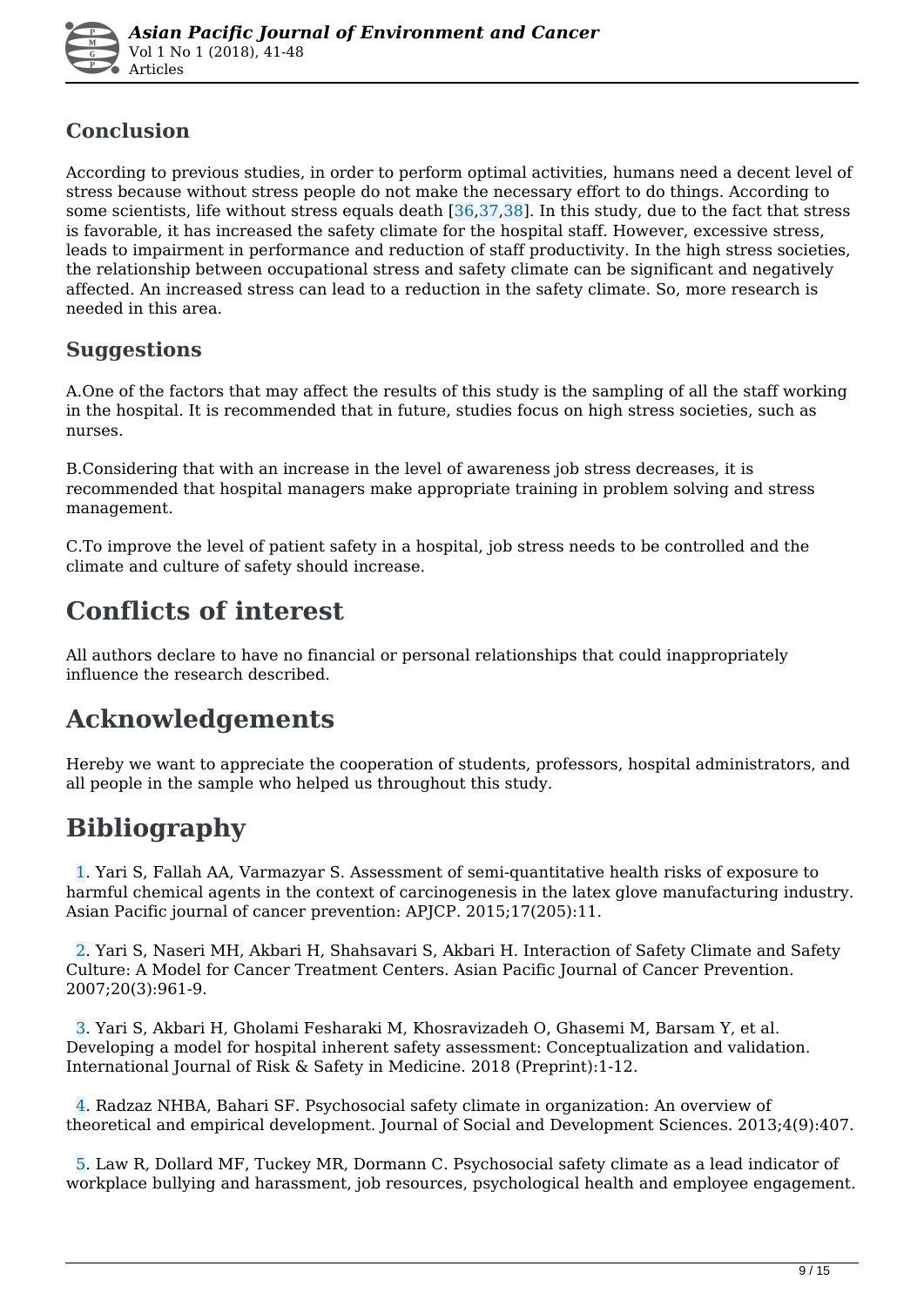Accident Analysis & Prevention. 2011;43(5):1782-93.

 6. Sampson JM, DeArmond S, Chen PY. Role of safety stressors and social support on safety performance. Safety Science. 2014;64:137-45.

 7. Zamanian Z, Zakian S, Jamali M, Kouhnavard B. Relationship between Safety Culture and Job Stress among the Personnel of Telecom Companies. Safety Promotion and Injury Prevention. 2017;4(3):161-6.

 8. Budworth N. The development and evaluation of a safety climate measure as a diagnostic tool in safety management. Iosh Journal. 1997;1:19-29.

 9. Huang Y-H, Chen J-C, DeArmond S, Cigularov K, Chen PY. Roles of safety climate and shift work on perceived injury risk: A multi-level analysis. Accident Analysis & Prevention. 2007;39(6):1088-96.

 10. Chen Y, McCabe B, Hyatt D. Impact of individual resilience and safety climate on safety performance and psychological stress of construction workers: A case study of the Ontario construction industry. Journal of safety Research. 2017;61:167-76.

 11. Griffin MA, Neal A. Perceptions of safety at work: a framework for linking safety climate to safety performance, knowledge, and motivation. Journal of occupational health psychology. 2000;5(3):347.

 12. Zohar D. Safety climate in industrial organizations: theoretical and applied implications. Journal of applied psychology. 1980;65(1):96.

 13. Lin S-H, Tang W-J, Miao J-Y, Wang Z-M, Wang P-X. Safety climate measurement at workplace in China: A validity and reliability assessment. Safety Science. 2008;46(7):1037-46.

 14. Gatien B. An investigation into the relationship between perceptions of safety climate and organizational justice. 2010.

 15. Yari S. Inherent safety design in compose of urban gas station. Safety Promotion and Injury Prevention. 2015;3(2):135-40.

 16. Jafari MJ, Sadighzadeh A, Sarsangi V, Zaeri F, Yegani F. Safety climate survey in iran's uranium mines in 2013. Safety Promotion and Injury Prevention. 2014;2(3):148-54.

 17. Kim KW, Park SJ, Lim HS, Cho HH. Safety climate and occupational stress according to occupational accidents experience and employment type in shipbuilding industry of korea. Safety and health at work. 2017;8(3):290-5.

 18. Brown R, Holmes H. The use of a factor-analytic procedure for assessing the validity of an employee safety climate model. Accident Analysis & Prevention. 1986;18(6):455-70.

 19. Normohammadi M, Kakooei H, Omidi L, Yari S, Alimi R. Risk assessment of exposure to silica dust in building demolition sites. Safety and health at work. 2016;7(3):251-5.

 20. Yari S. Assessment of potential risk by the failure mode and effects analysis in an air conditioning equipment manufacturing company. Safety Promotion and Injury Prevention. 2017;5(2):89-96.

 21. Yari S, Pouyakian M, Jafari MJ, Alipour A, Varmazyar S. Preparation and psychometry of a safety assessment questionnaire for urban gas stations. Safety Promotion and Injury Prevention.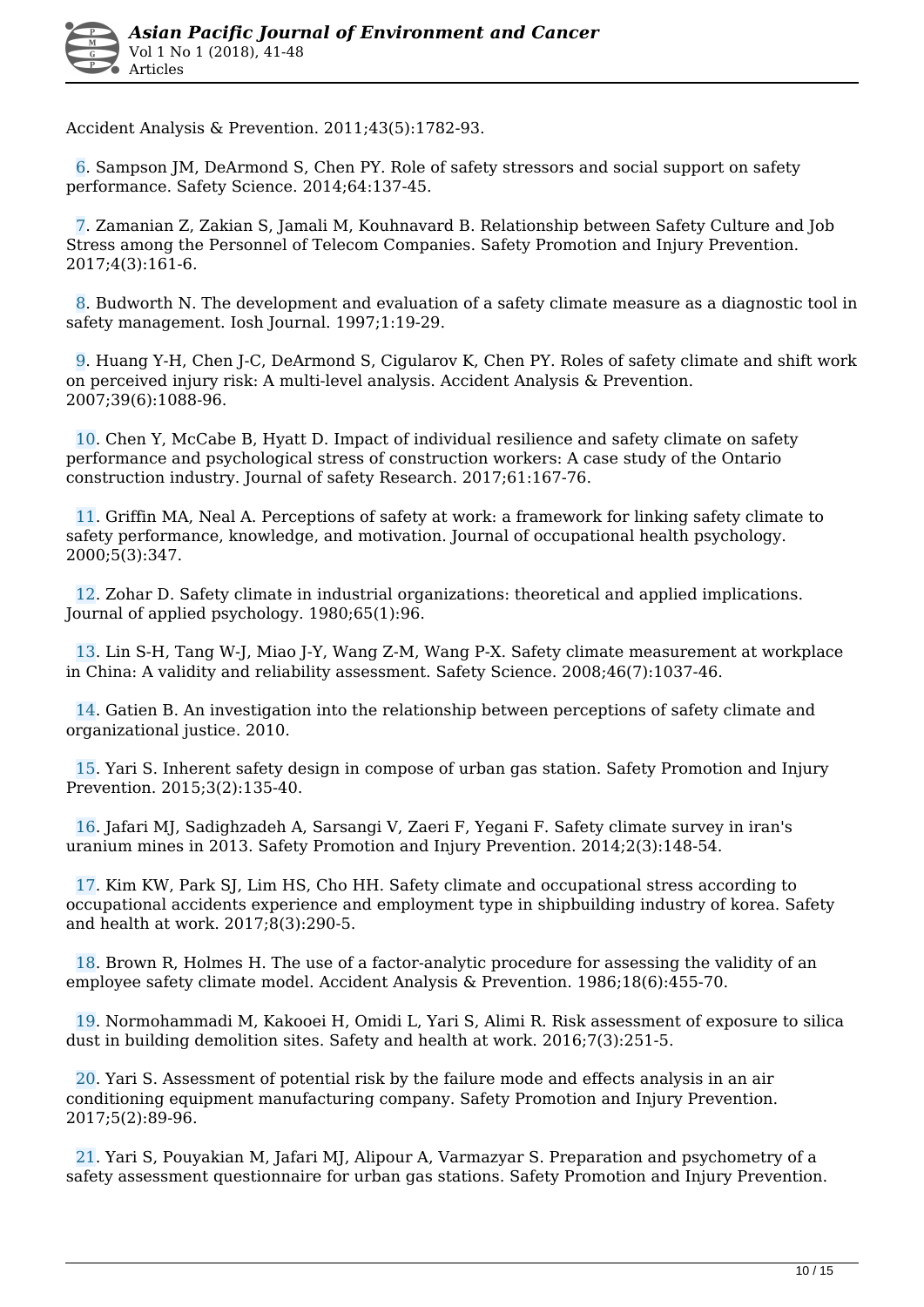2018;5(3):169-80.

 22. Azad-Marzabadi E, Fesharaki MG. Job Stress and Related Factors Among Iranian Male Staff Using a Path Analysis Model. Iranian Red Crescent Medical Journal. 2016;18(6).

 23. Rafat M, Omid K, Tahere S, Hamed A. Job stress and its related factors in nurses of Qazvin University of Medical Sciences. The journal of Medical Education and Development. 2015;7(1):55-63.

 24. Elshaer NSM, Moustafa MSA, Aiad MW, Ramadan MIE. Job stress and burnout syndrome among critical care healthcare workers. Alexandria Journal of Medicine. 2018;54(3):273-7.

 25. Park Y-M, Kim SY. Impacts of job stress and cognitive failure on patient safety incidents among hospital nurses. Safety and health at work. 2013;4(4):210-5.

 26. Johnson S, Cooper C, Cartwright S, Donald I, Taylor P, Millet C. The experience of workrelated stress across occupations. Journal of managerial psychology. 2005;20(2):178-87.

 27. Tourani S, Khosravizadeh O, Omrani A, Sokhanvar M, Kakemam E, Najafi B. The relationship between organizational justice and turnover intention of hospital nurses in Iran. Materia sociomedica. 2016;28(3):205.

 28. Simmons BL, Nelson DL. Eustress at work: The relationship between hope and health in hospital nurses. Health care management review. 2001;26(4):7-18.

 29. Parvin N, Kazemian A, Alavi A , et al. Evaluation nurses, job stressors in Shahrekord hospitals affiliated to medical university in 2002. 2005.

30. Quick JC, Macik-Frey M, Nelson DL. Job stress. 2016.

 31. Golubic R, Milosevic M, Knezevic B, Mustajbegovic J. Work?related stress, education and work ability among hospital nurses. Journal of advanced nursing. 2009;65(10):2056-66.

 32. MacKay\* CJ, Cousins R, Kelly PJ, Lee S, McCAIG RH. 'Management Standards' and workrelated stress in the UK: Policy background and science. Work & Stress. 2004.18(2):91-112.

 33. Kawano Y. Association of Job-related Stress Factors with Psychological and Somatic Symptoms among Japanese Hospital Nurses: Effect of Departmental Environment in Acute Care Hospitals. Journal of Occupational Health. 2008;50(1):79-85.

 34. Azad-Marzabadi E, Gholami Fesharaki M. Job Stress and Related Factors Among Iranian Male Staff Using a Path Analysis Model. Iranian Red Crescent Medical Journal. 2016;18(6):e34314. PubMed PMID: PMC5006310.

 35. Hoboubi N, Choobineh A, Kamari Ghanavati F, Keshavarzi S, Akbar Hosseini A. The Impact of Job Stress and Job Satisfaction on Workforce Productivity in an Iranian Petrochemical Industry. Safety and Health at Work. 2017 2017/03/01/;8(1):67-71.

36. Doyle C. Work and organizational psychology: An introduction with attitude: Routledge; 2004.

37. Spector PE. Industrial and organizational psychology. Research and. 2008.

38. Stora JB. Le stress: Puf; 2016.

39. Idris MA, Dollard MF, Coward J, Dormann C. Psychosocial safety climate: Conceptual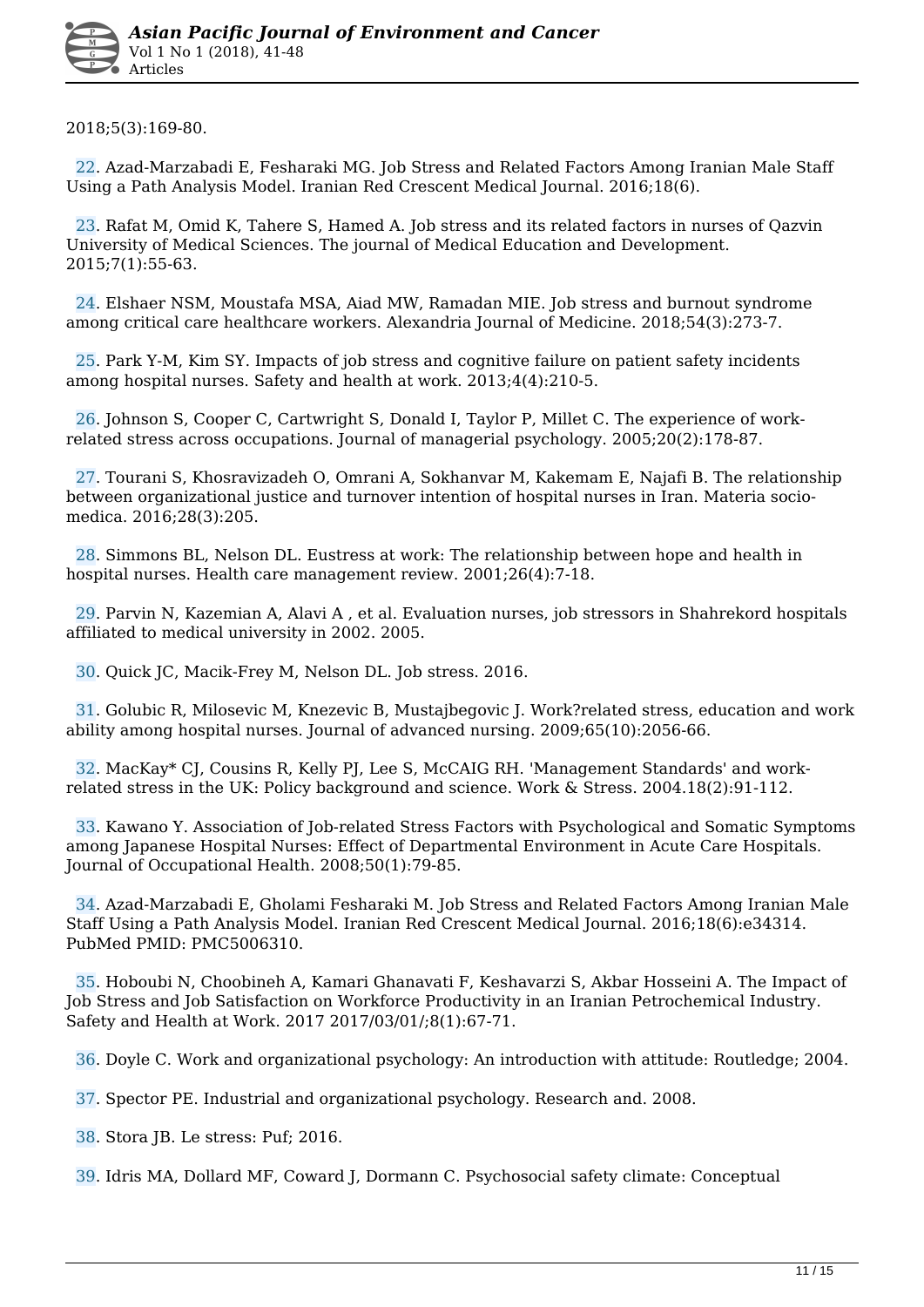distinctiveness and effect on job demands and worker psychological health. Safety Science. 2012 2012/01/01/;50(1):19-28.

 40. AZAD ME, GHOLAMI FM. Reliability and validity assessment for the HSE job stress questionnaire.2011.

 41. Mohammadi Zeidi E, Farmanbar R, Hoseyni S. Assessment of Psychometric Properties (validity and reliability) of Safety Climate Questionnaire: Factor Analysis Application. Journal of Guilan University of Medical Sciences. 2012;21(81):12-21. eng.

 42. Byrne BM. Structural equation modeling with LISREL, PRELIS, and SIMPLIS: Basic concepts, applications, and programming: Psychology Press; 2013.

 43. Chin WW, Peterson RA, Brown SP. Structural equation modeling in marketing: Some practical reminders. Journal of marketing theory and practice. 2008;16(4):287-98.

 44. Zarei E, Khakzad N, Reniers G, Akbari R. On the relationship between safety climate and occupational burnout in healthcare organizations. Safety Science. 2016 2016/11/01/;89:1-10.

 45. Avram E, Ionescu D, Mincu CL. Perceived safety climate and organizational trust: the mediator role of job satisfaction. Procedia-Social and Behavioral Sciences. 2015;187:679-84.

 46. Yau SY, Xiao XY, Lee LYK, Tsang AYK, Wong SL, Wong KF. Job stress among nurses in China. Applied Nursing Research. 2012 2012/02/01/;25(1):60-4.

 47.Dollard MF, Tuckey MR, Dormann C. Psychosocial safety climate moderates the job demandresource interaction in predicting workgroup distress. Accident Analysis & Prevention. 2012.694:45-704.

 48. Su S-Y, Chiou S-T, Huang N, Huang C-M, Chiang J-H, Chien L-Y. Association between Pap smear screening and job stress in Taiwanese nurses. European Journal of Oncology Nursing. 2016 2016/02/01/;20:119-24.

 49. Berland A, Natvig GK, Gundersen D. Patient safety and job-related stress: A focus group study. Intensive and Critical Care Nursing. 2008 2008/04/01/;24(2):90-7.

 50. Rigobello MCG, Carvalho REFLd, Guerreiro JM, Motta APG, Atila E, Gimenes FRE. The perception of the patient safety climate by professionals of the emergency department. International Emergency Nursing. 2017 2017/07/01/;33:1-6.

 51. Mosadeghrad AM, Ferlie E, Rosenberg D. A study of relationship between job stress, quality of working life and turnover intention among hospital employees. Health Services Management Research. 2011 2011/11/01;24(4):170-81.

 52. McLinton SS, Dollard MF, Tuckey MMR. New perspectives on psychosocial safety climate in healthcare: A mixed methods approach. Safety Science. 2018 2018/11/01/;109:236-45.

 53. Ray TK, Kenigsberg TYA, Pana-Cryan R. Employment arrangement, job stress, and healthrelated quality of life. Safety Science. 2017 2017/12/01/;100:46-56.

 54. Mohammadfam I, Bahrami A, Fatemi F, Golmohammadi R, Mahjub H. Evaluation of the Relationship between Job Stress and Unsafe Acts with Occupational Accidents in a Vehicle Manufacturing Plant. Avicenna Journal of Clinical Medicine. 2008;15(3):60-6. eng.

55. Clarke S. An integrative model of safety climate: Linking psychological climate and work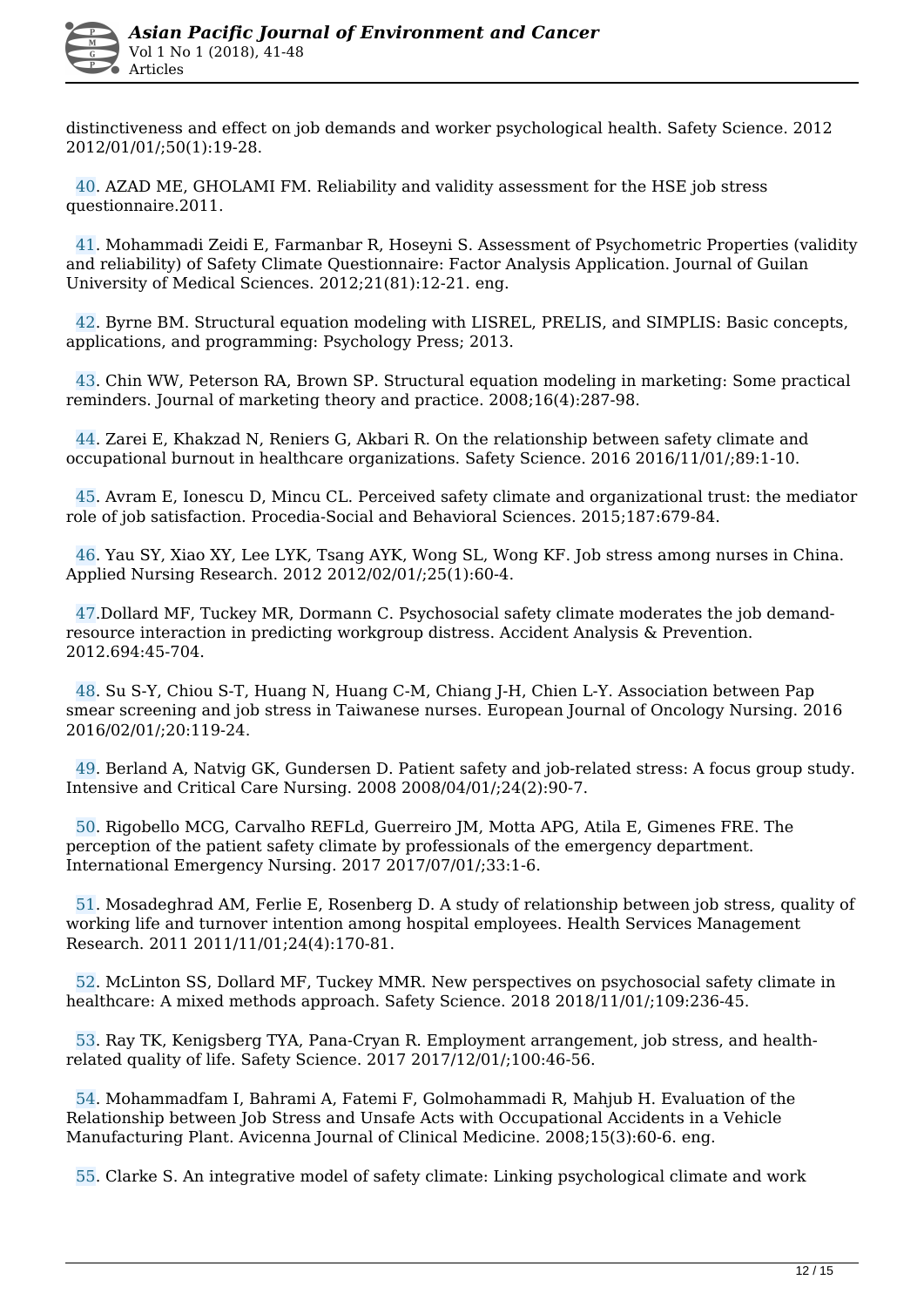attitudes to individual safety outcomes using meta?analysis. Journal of Occupational and Organizational psychology. 2010;83(3):553-78.

 56. Siu O-l, Phillips DR, Leung T-w. Safety climate and safety performance among construction workers in Hong Kong: The role of psychological strains as mediators. Accident Analysis & Prevention. 2004 2004/05/01/;36(3):359-66.

 57. Strahan C, Watson B, Lennonb A. Can organisational safety climate and occupational stress predict work-related driver fatigue? Transportation Research Part F: Traffic Psychology and Behaviour. 2008 2008/11/01/;11(6):418-26.

### **References**

- 1. Yari S, Fallah AA, Varmazyar S. Assessment of semi-quantitative health risks of exposure to harmful chemical agents in the context of carcinogenesis in the latex glove manufacturing industry. Asian Pacific journal of cancer prevention: APJCP. 2015;17(205):11.
- 2. Yari S, Naseri MH, Akbari H, Shahsavari S, Akbari H. Interaction of Safety Climate and Safety Culture: A Model for Cancer Treatment Centers. Asian Pacific Journal of Cancer Prevention. 2007;20(3):961-9.
- 3. Yari S, Akbari H, Gholami Fesharaki M, Khosravizadeh O, Ghasemi M, Barsam Y, et al. Developing a model for hospital inherent safety assessment: Conceptualization and validation. International Journal of Risk & Safety in Medicine. 2018 (Preprint):1-12.
- 4. Radzaz NHBA, Bahari SF. Psychosocial safety climate in organization: An overview of theoretical and empirical development. Journal of Social and Development Sciences. 2013;4(9):407.
- 5. Law R, Dollard MF, Tuckey MR, Dormann C. Psychosocial safety climate as a lead indicator of workplace bullying and harassment, job resources, psychological health and employee engagement. Accident Analysis & Prevention. 2011;43(5):1782-93.
- 6. Sampson JM, DeArmond S, Chen PY. Role of safety stressors and social support on safety performance. Safety Science. 2014;64:137-45.
- 7. Zamanian Z, Zakian S, Jamali M, Kouhnavard B. Relationship between Safety Culture and Job Stress among the Personnel of Telecom Companies. Safety Promotion and Injury Prevention. 2017;4(3):161-6.
- 8. Budworth N. The development and evaluation of a safety climate measure as a diagnostic tool in safety management. Iosh Journal. 1997;1:19-29.
- 9. Huang Y-H, Chen J-C, DeArmond S, Cigularov K, Chen PY. Roles of safety climate and shift work on perceived injury risk: A multi-level analysis. Accident Analysis & Prevention. 2007;39(6):1088-96.
- 10. Chen Y, McCabe B, Hyatt D. Impact of individual resilience and safety climate on safety performance and psychological stress of construction workers: A case study of the Ontario construction industry. Journal of safety Research. 2017;61:167-76.
- 11. Griffin MA, Neal A. Perceptions of safety at work: a framework for linking safety climate to safety performance, knowledge, and motivation. Journal of occupational health psychology. 2000;5(3):347.
- 12. Zohar D. Safety climate in industrial organizations: theoretical and applied implications. Journal of applied psychology. 1980;65(1):96.
- 13. Lin S-H, Tang W-J, Miao J-Y, Wang Z-M, Wang P-X. Safety climate measurement at workplace in China: A validity and reliability assessment. Safety Science. 2008;46(7):1037-46.
- 14. Gatien B. An investigation into the relationship between perceptions of safety climate and organizational justice. 2010.
- 15. Yari S. Inherent safety design in compose of urban gas station. Safety Promotion and Injury Prevention. 2015;3(2):135-40.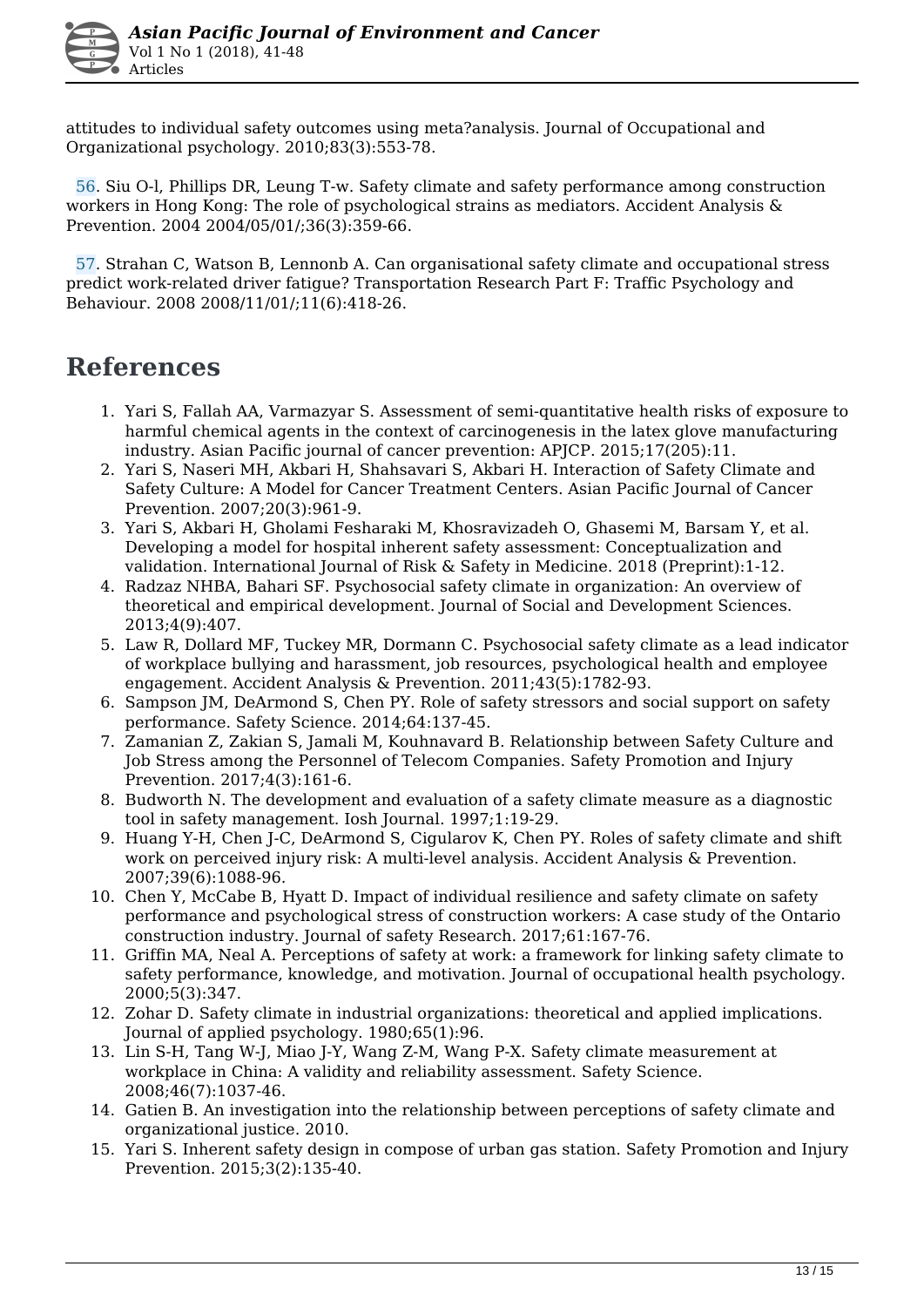- 16. Jafari MJ, Sadighzadeh A, Sarsangi V, Zaeri F, Yegani F. Safety climate survey in iran's uranium mines in 2013. Safety Promotion and Injury Prevention. 2014;2(3):148-54.
- 17. Kim KW, Park SJ, Lim HS, Cho HH. Safety climate and occupational stress according to occupational accidents experience and employment type in shipbuilding industry of korea. Safety and health at work. 2017;8(3):290-5.
- 18. Brown R, Holmes H. The use of a factor-analytic procedure for assessing the validity of an employee safety climate model. Accident Analysis & Prevention. 1986;18(6):455-70.
- 19. Normohammadi M, Kakooei H, Omidi L, Yari S, Alimi R. Risk assessment of exposure to silica dust in building demolition sites. Safety and health at work. 2016;7(3):251-5.
- 20. Yari S. Assessment of potential risk by the failure mode and effects analysis in an air conditioning equipment manufacturing company. Safety Promotion and Injury Prevention. 2017;5(2):89-96.
- 21. Yari S, Pouyakian M, Jafari MJ, Alipour A, Varmazyar S. Preparation and psychometry of a safety assessment questionnaire for urban gas stations. Safety Promotion and Injury Prevention. 2018;5(3):169-80.
- 22. Azad-Marzabadi E, Fesharaki MG. Job Stress and Related Factors Among Iranian Male Staff Using a Path Analysis Model. Iranian Red Crescent Medical Journal. 2016;18(6).
- 23. Rafat M, Omid K, Tahere S, Hamed A. Job stress and its related factors in nurses of Qazvin University of Medical Sciences. The journal of Medical Education and Development. 2015;7(1):55-63.
- 24. Elshaer NSM, Moustafa MSA, Aiad MW, Ramadan MIE. Job stress and burnout syndrome among critical care healthcare workers. Alexandria Journal of Medicine. 2018;54(3):273-7.
- 25. Park Y-M, Kim SY. Impacts of job stress and cognitive failure on patient safety incidents among hospital nurses. Safety and health at work. 2013;4(4):210-5.
- 26. Johnson S, Cooper C, Cartwright S, Donald I, Taylor P, Millet C. The experience of workrelated stress across occupations. Journal of managerial psychology. 2005;20(2):178-87.
- 27. Tourani S, Khosravizadeh O, Omrani A, Sokhanvar M, Kakemam E, Najafi B. The relationship between organizational justice and turnover intention of hospital nurses in Iran. Materia socio-medica. 2016;28(3):205.
- 28. Simmons BL, Nelson DL. Eustress at work: The relationship between hope and health in hospital nurses. Health care management review. 2001;26(4):7-18.
- 29. Parvin N, Kazemian A, Alavi A , et al. Evaluation nurses, job stressors in Shahrekord hospitals affiliated to medical university in 2002. 2005.
- 30. Quick JC, Macik-Frey M, Nelson DL. Job stress. 2016.
- 31. Golubic R, Milosevic M, Knezevic B, Mustajbegovic J. Work‐related stress, education and work ability among hospital nurses. Journal of advanced nursing. 2009;65(10):2056-66.
- 32. MacKay\* CJ, Cousins R, Kelly PJ, Lee S, McCAIG RH. 'Management Standards' and workrelated stress in the UK: Policy background and science. Work & Stress. 2004.18(2):91-112.
- 33. Kawano Y. Association of Job-related Stress Factors with Psychological and Somatic Symptoms among Japanese Hospital Nurses: Effect of Departmental Environment in Acute Care Hospitals. Journal of Occupational Health. 2008;50(1):79-85.
- 34. Azad-Marzabadi E, Gholami Fesharaki M. Job Stress and Related Factors Among Iranian Male Staff Using a Path Analysis Model. Iranian Red Crescent Medical Journal. 2016;18(6):e34314. PubMed PMID: PMC5006310.
- 35. Hoboubi N, Choobineh A, Kamari Ghanavati F, Keshavarzi S, Akbar Hosseini A. The Impact of Job Stress and Job Satisfaction on Workforce Productivity in an Iranian Petrochemical Industry. Safety and Health at Work. 2017 2017/03/01/;8(1):67-71.
- 36. Doyle C. Work and organizational psychology: An introduction with attitude: Routledge; 2004.
- 37. Spector PE. Industrial and organizational psychology. Research and. 2008.
- 38. Stora JB. Le stress: Puf; 2016.
- 39. Idris MA, Dollard MF, Coward J, Dormann C. Psychosocial safety climate: Conceptual distinctiveness and effect on job demands and worker psychological health. Safety Science. 2012 2012/01/01/;50(1):19-28.
- 40. AZAD ME, GHOLAMI FM. Reliability and validity assessment for the HSE job stress